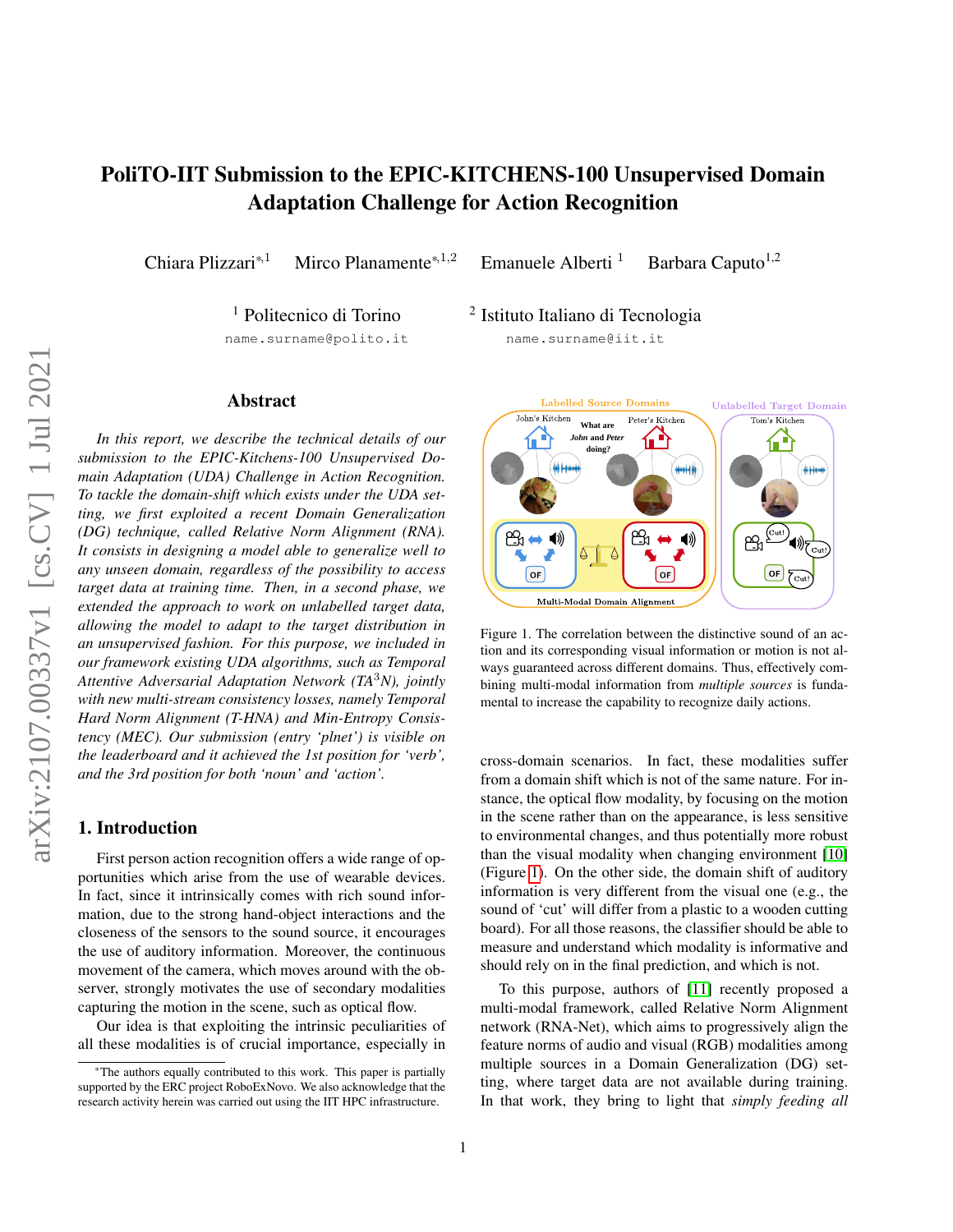*the source domains to the network without applying any adaptive techniques leads to sub-optimal performance. Indeed, a multi-source domain alignment allows the network to promote domain-agnostic features.*

Interestingly, the availability of multiple sources in the official challenge dataset make it perfect to tackle the problem under a DG setting. To this purpose, we extended RNA-Net to the Flow modality, obtaining remarkable results without accessing target data. In a second stage, we further adapted it to work with unlabelled target data under the standard Unsupervised Domain Adaptation (UDA) setting. Finally, our final submission was obtained by ensembling different model streams by means of DA-based consistency losses, namely Temporal Hard Norm Alignment (T-HNA) and Min-Entropy Consistency (MEC).

# 2. Our Approach

In this section, we first describe the DG approach we used. Then, we illustrate its extension to unlabelled target data under the standard UDA framework. Finally, we repurpose existing DA-based losses to induce consistency between different architectures.

#### 2.1. Domain Generalization

The multi-source nature of the proposed challenge setting makes it perfect to deal with the domain shift using DG techniques. Thus, we first exploited a method which has been recently proposed to operate in this context, called Relative Norm Alignment (RNA) [\[11\]](#page-3-1). This methods consists in performing an *audio-visual domain alignment* at feature-level by minimizing a cross-modal loss function  $(\mathcal{L}_{RNA})$ . The latter aims at minimizing the *mean-featurenorm distance* between the audio and visual features norms among all the source domains, and it is defined as

<span id="page-1-0"></span>
$$
\mathcal{L}_{RNA} = \left(\frac{\mathbb{E}[h(X^v)]}{\mathbb{E}[h(X^a)]} - 1\right)^2, \tag{1}
$$

where  $h(x_i^m) = (||\cdot||_2 \circ f^m)(x_i^m)$  indicates the  $L_2$ -norm of the features  $f^m$  of the m-th modality,  $\mathbb{E}[h(X^m)] =$  $\frac{1}{N} \sum_{x_i^m \in \mathcal{X}^m} h(x_i^m)$  for the *m*-th modality and N denotes the number of samples of the set  $\mathcal{X}^m = \{x_1^m, ..., x_N^m\}.$ 

Authors of [\[11\]](#page-3-1) proved that the norm unbalance between different modalities might cause the model to be biased towards the source domain that generate features with greater norm and thus causing a wrong prediction. Indeed, by simultaneously solving the problem of classification and relative norm alignment on different domains, the network extracts a shared knowledge between the different sources, resulting in a domain-agnostic model.

In our submission to the EPIC-Kitchen UDA challenge, we extended the RNA-Net framework to the optical flow modality, and we exploited the multiple sources available from the official training splits to show the effectiveness of RNA loss in a multi-source DG setting.

#### 2.2. Domain Adaptation

In this section, we describe the UDA techniques that are integrated in our approach.

Relative Norm Alignment Network. We followed the extension towards the UDA setting proposed in [\[11\]](#page-3-1), which is possible thanks to the unsupervised nature of RNA. In order to consider the contribution of both source and target data during training, we redefined  $\mathcal{L}_{RNA}$  under the UDA setting as

$$
\mathcal{L}_{RNA} = \mathcal{L}_{RNA}^s + \mathcal{L}_{RNA}^t,\tag{2}
$$

where  $\mathcal{L}_{RNA}^s$  and  $\mathcal{L}_{RNA}^t$  correspond to the RNA formulation in Equation [1](#page-1-0) illustrated above, when applied to source and target data respectively.

Temporal Attentive Adversarial Adaptation Network  $(TA<sup>3</sup>N)$ . Authors of [\[2\]](#page-3-2) proposed an UDA technique based on three components. The first one, called *Temporal Adversarial Adaptation Network (TA*2*N)*, consists in an extension of DANN [\[5\]](#page-3-3), aiming to align the temporal features on a multi-scale Temporal Relation Module (TRM) [\[14\]](#page-3-4) through a gradient reversal layer (GRL). The second component is based on a domain attention mechanism which guides the temporal alignment towards features where the domain discrepancy is larger. Finally, the third component uses a minimum entropy regularization (attentive entropy) to refine the classifier adaptation.

#### 2.3. Ensemble UDA losses

For our final submission, different models are used in order to exploit the potentiality of popular video architectures. Training individually each backbone with standard UDA protocols results in an adapted feature representation which varies from stream to stream. Our intuition is that this aspect could impact negatively the training process and the performance on target data. In fact, since the domain adaption process acts on each architecture independently, different prediction logits are obtained on target data. When combining them, this could cause a mismatch between the final scores, increasing the level of uncertainty of the model. Thus, we impose a consistency constraint between feature representations from different models, by repurposing existing UDA loss functions to operate between multiple streams. Those are:

Temporal Hard Norm Alignment (T-HNA). It rebalances the contribution of each model during training by extending HNA [\[11\]](#page-3-1) to align the norms of features coming from the different streams towards the same value  $R$ . This is applied on features extracted from multiple scales of each TRN module. The resulting  $\mathcal{L}_{T\text{-}HNA}$  is defined as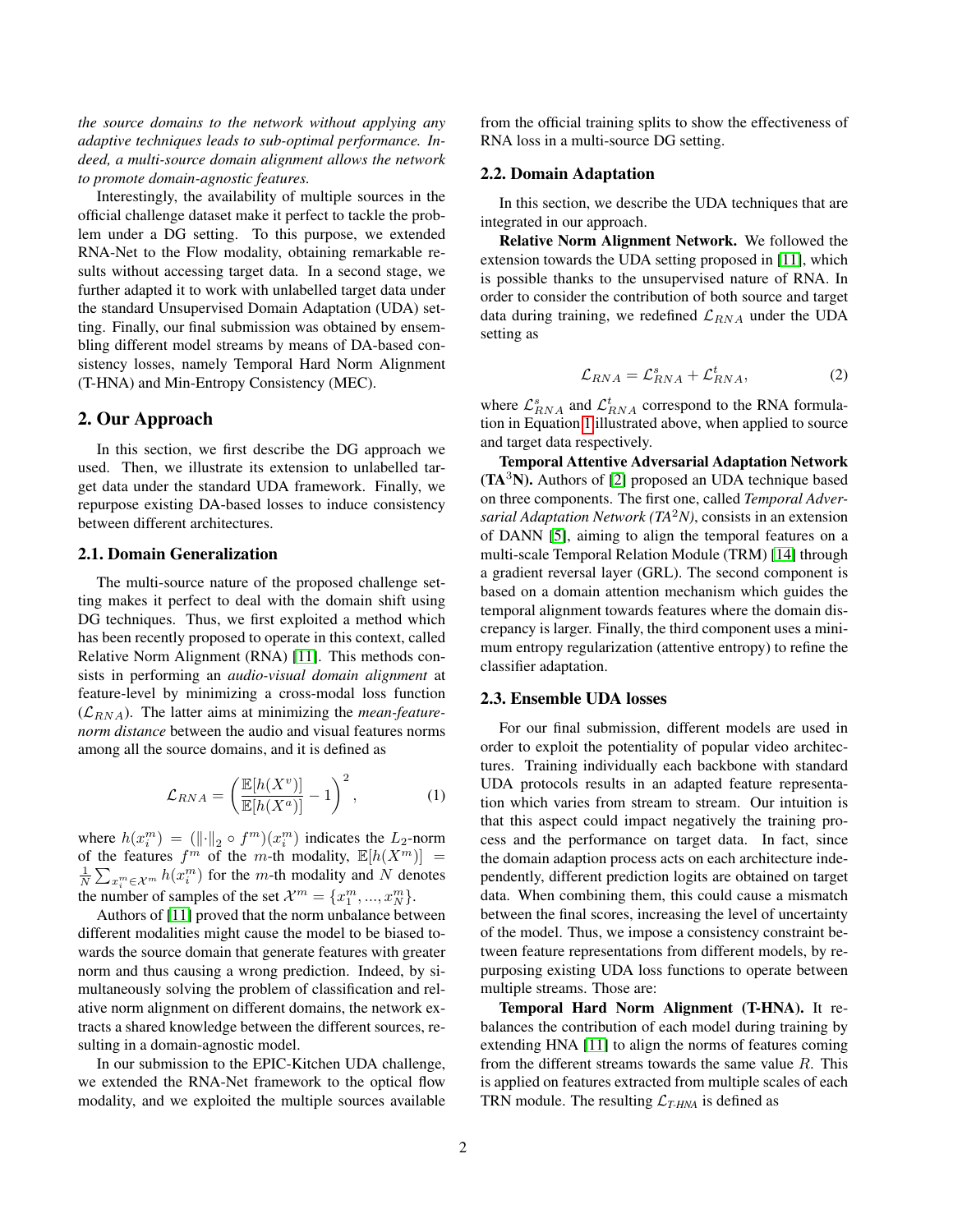| <b>UNSUPERVISED DOMAIN ADAPTATION LEADERBOARD</b> |      |            |            |              |            |            |              |  |  |  |
|---------------------------------------------------|------|------------|------------|--------------|------------|------------|--------------|--|--|--|
|                                                   | Rank | Verb Top-1 | Noun Top-1 | Action Top-1 | Verb Top-5 | Noun Top-5 | Action Top-5 |  |  |  |
| chengyi                                           |      | 53.16      | 34.86      | 25.00        | 80.74      | 59.30      | 40.75        |  |  |  |
| M3EM                                              | ◠    | 53.29      | 35.64      | 24.76        | 81.64      | 59.89      | 40.73        |  |  |  |
| plnet                                             | 3    | 55.22      | 34.83      | 24.71        | 81.93      | 60.48      | 41.41        |  |  |  |
| EPIC_TA3N [3]                                     | 6    | 46.91      | 27.69      | 18.95        | 72.70      | 50.72      | 30.53        |  |  |  |
| EPIC_TA3N_SOURCE_ONLY [3]                         | 12   | 44.39      | 25.30      | 16.79        | 69.69      | 48.40      | 29.06        |  |  |  |

<span id="page-2-3"></span>Table 1. Leaderboard results of EPIC-Kitchens Unsupervised Domain Adaptation Challenge. The results obtained by the top-3 participants and the provided baseline methods are reported. Bold: highest result; Green: our final submission.

| <b>ENSEMBLE UDA LOSSES</b> |       |         |        |       |         | <b>DOMAIN GENERALIZATION</b> |                   |        |            |              |
|----------------------------|-------|---------|--------|-------|---------|------------------------------|-------------------|--------|------------|--------------|
|                            |       | $Top-1$ |        |       | $Top-5$ |                              |                   | Target | Verb Top-1 | Verb Top-5   |
|                            | Verb  | Noun    | Action | Verb  | Noun    | Action                       | Source Only       |        | 44.39      | 69.69        |
| Ensemble                   | 52.83 | 30.82   | 21.96  | 81.04 | 52.67   | 46.66                        | EPIC_TA3N [3]     |        | 46.91      | 72.70        |
| Ensemble+T-HNA             | 53.84 | 32.54   | 22.65  | 80.63 | 54.86   | 48.03                        | $RNA-Net [11]$    |        | 47.96      | <u>79.54</u> |
| Ensemble+T-HNA+MEC         | 54.02 | 33.53   | 23.58  | 81.00 | 55.03   | 48.27                        | EPIC_TA3N+RNA-Net |        | 50.40      | 80.47        |

<span id="page-2-4"></span>Table 2. Left. Results on the EPIC-Kitchen validation set with different ensembling UDA losses. Right. Results on EPIC-Kitchen test set under the DG setting. Bold highest result.

$$
\mathcal{L}_{T\text{-HNA}} = \sum_{b} \left( \mathbb{E}[h_t(X^b)] - R \right)^2, \tag{3}
$$

where  $h_t$  denotes the  $L_2$ -norm of features extracted from the t-th multi-scale level of the b-th backbone network.

Min Entropy Consensus (MEC loss). We extended the loss proposed in [\[12\]](#page-3-6) to encourage coherent predictions between different models. The resulting loss is defined as:

<span id="page-2-2"></span>
$$
\mathcal{L}_{MEC} = -\frac{1}{m} \sum_{i=1}^{m} \frac{1}{b} \max_{y \in \mathcal{Y}} \sum_{b} \log p_b(y | x_i^t)
$$
(4)

where  $m$  is the cardinality of the batch size of the target set, y is the predicted class, and  $\log p_b(y|x_i^t)$  is the prediction probability of the b-th backbone network. The intuitive idea behind the proposed approach is to encourage different backbones to have a similar predictions.

## 3. Framework

In this section, we describe the architectures of the feature extractors used to produce suitable multi-modal video embeddings, and the fusion stategies adopted to combine them. We complete this section with the description of the hyper-parameters used for the training.

### 3.1. Architecture

Backbone. For our submission, we adopted different network configurations. In the first one, corresponding to the RNA-Net framework in [\[11\]](#page-3-1), we used the Inflated 3D ConvNet (I3D), pre-trained on Kinetics [\[1\]](#page-3-7), for RGB and Flow streams, and a BN-Inception model [\[7\]](#page-3-8) pre-trained

| RN | $\lambda$ H N A | D<br>īι | $\lambda_{MEC}$ |       |                               |
|----|-----------------|---------|-----------------|-------|-------------------------------|
|    | 0.0006          | 40      | 0.01            | 0.003 | .0.5<br>$ -$<br>0.75,<br>0.13 |

<span id="page-2-1"></span>Table 3. UDA losses hyper-parameters used during training.

on ImageNet [\[4\]](#page-3-9) for the auditory information. Each feature extractor produces a 1024-dimensional representation which is fed to an action classifier. In the second configuration, we used BNInception for all the three streams, using pre-extracted features from a TBN [\[10\]](#page-3-0) model trained on EPIC-Kitchens-55. In the last configurations, we used standard ResNet50 [\[6\]](#page-3-10) for all the streams using TSN [\[13\]](#page-3-11) and TSM [\[9\]](#page-3-12) models pre-trained on Epic-Kitchen55<sup>[1](#page-2-0)</sup>.

Multi-modal fusion strategies. In all the above mentioned configurations, each modality is processed by its own backbone, and the corresponding extracted representations are then fused following different strategies. For RNA-Net, we followed a standard late fusion strategy, consisting in averaging the final score predictions obtained from two different fully-connected layers (verb, noun) from each modality. In the other configurations, we adopted the mid-fusion strategy proposed in [\[8\]](#page-3-13), to generate a common frameembedding among the modalities and used a Temporal Relation Module (TRM) [\[14\]](#page-3-4) to aggregate features from different frames before feeding the final embeddings to the verb and noun classifiers.

#### 3.2. Implementation Details

We trained I3D and BNInception models with SGD optimizer, with an initial learning rate of 0.001, dropout 0.7,

<span id="page-2-0"></span><sup>1</sup>[https://github.com/epic-kitchens/](https://github.com/epic-kitchens/epic-kitchens-55-action-models) [epic-kitchens-55-action-models](https://github.com/epic-kitchens/epic-kitchens-55-action-models)